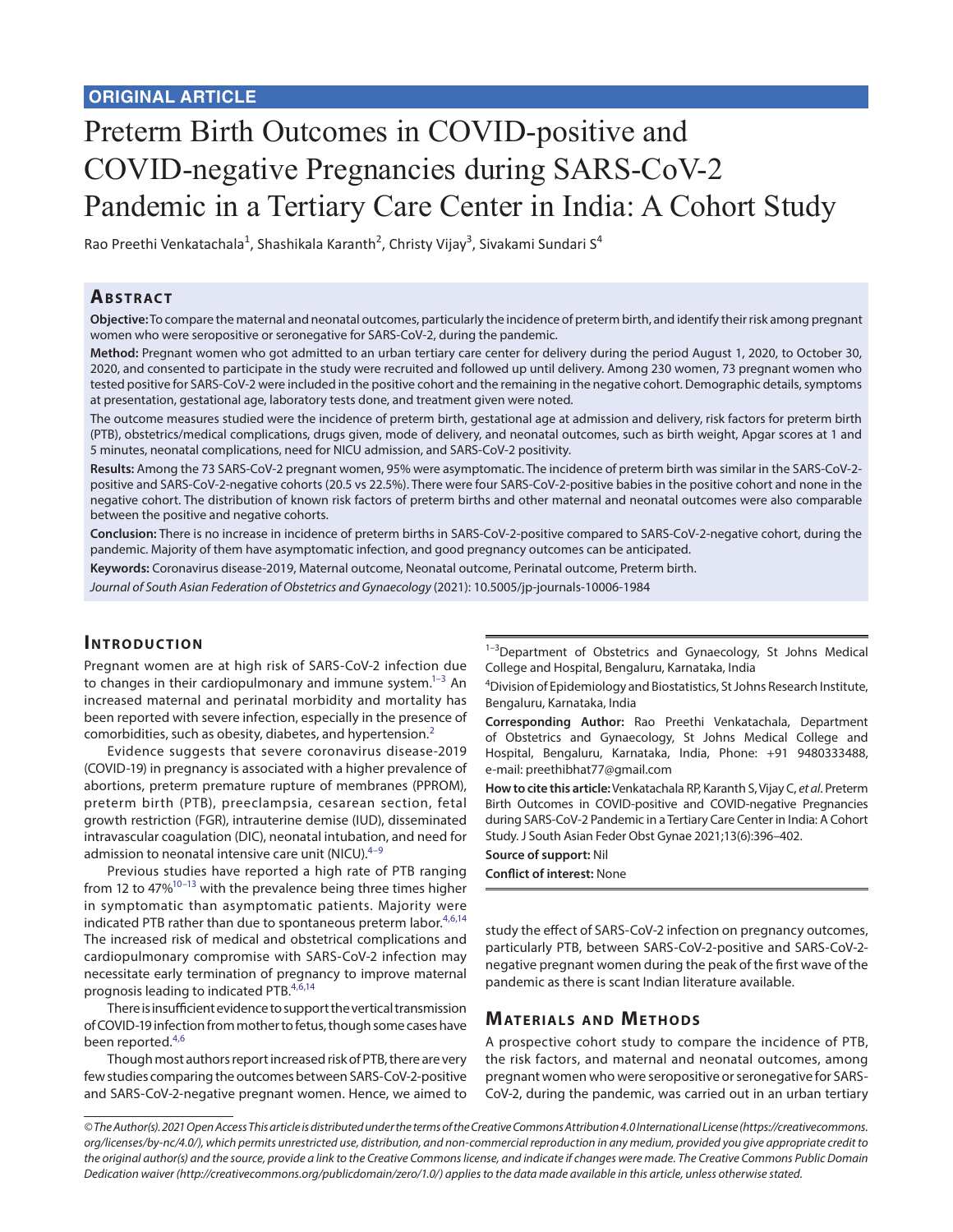care center, between August 1, 2020, and October 30, 2020, after obtaining Institutional Ethics Committee approval.

Universal testing for SARS CoV-2 at the time of delivery was started in July 2020 in our institute as per Government orders. All pregnant women who consented for the study were recruited. All those who tested positive for SARS-CoV-2 and were admitted or delivered during the study period were included in the COVID-19-positive cohort; the remaining who tested negative for SARS-CoV-2 were included in the COVID-19-negative cohort. The recruitment of the participants into COVID-19-positive and COVID-19-negative cohorts is depicted in [Flowchart 1](#page-1-0). Among 230 women, 73 pregnant women who tested positive for SARS-CoV-2 were included in the positive cohort and the remaining were included in the negative cohort. SARS-CoV-2 infection was confirmed by the use of qualitative real-time polymerase chain reaction on maternal nasopharyngeal swab specimens or by rapid antigen testing. Neonatal throat swabs were collected at birth or Day 3 of life.

#### **Data Collection**

Maternal characteristics, such as age, parity, body mass index (BMI), and comorbid conditions; risk factors for PTB, such as previous history of PTB and low socioeconomic status (as per BG Prasad classification); infections, such as periodontal or genital or urinary tract infections (UTI); medical disorders, such as anemia, hypertension, and diabetes mellitus; and obstetrics complications, such as PPROM, hypertension, fetal growth restriction, previous abortions or intrauterine deaths, previous cesarean delivery, oligoor polyhydramnios, multiple pregnancy, uterine anomalies, and treatment for infertility were noted.

Data relating to COVID-19, including presence or absence of symptoms (i.e., fever/chills, cough, dyspnea, chest pain, myalgia, nausea, vomiting, diarrhea, headache), temperature >100.4°F, and treatment given like oxygen, steroids, antibiotics, and anticoagulants were recorded.

Disease severity was classified as asymptomatic, mild, moderate, or severe based on our hospital protocol. Mild cases were defined as those who were symptomatic with respiratory rate (RR)  $\leq$  24 cycles per minute (CPM) and  $SpO<sub>2</sub> >94%$  at room air; moderate cases as symptomatic with pneumonia, RR 24-30 CPM, and  $SpO<sub>2</sub>$  90-94% at room air; and severe cases as those with pneumonia, RR >30 CPM, and  $SpO<sub>2</sub> < 90%$  on room air.

Obstetrical symptoms were noted, and examination was performed. Gestational age was calculated by a reliable menstrual history or ultrasound. Preterm was defined as births with <37 weeks of gestation.

The outcome measures studied were the incidence of PTB, gestational age at admission/delivery, risk factors for PTB, obstetrics/medical complications, drugs given, mode of delivery, and neonatal outcomes, such as birth weight, Apgar scores at 1 and 5 minutes, neonatal complications, need for NICU admission, and SARS-CoV-2 positivity.

#### **Sample Size Calculation**

The paper by Khoury et al. reported 20% PTB among SARS-CoV-2-positive mothers in the USA.<sup>7</sup> We expected a slightly higher incidence at 35%. To compare this rate with the expected preterm rate of 10% among SARS-CoV-2-negative mothers with 5% level of significance and 80% power, the sample size required was 43 per group (43 positive and 43 negative).

#### **Statistical Analysis**

MS Excel was used to enter the data, and IBM SPSS (IBM Corp. Released 2017. IBM SPSS Statistics for Windows, Version 25.0. Armonk, New York: IBM Corp.) was used for data analysis. The incidence of known risk factors of adverse outcomes in positive and negative cohorts was compared using Chi-square test or Fisher's exact test. Continuous variables were compared by *t* test or Mann-Whitney *U* test based on the distribution being normal. Normality of the distribution was assessed using Q-Q plot. Statistical significance was defined as a *p*-value <0.05.

## **Re s u lts**

The SARS-CoV-2-positive and SARS-CoV-2-negative cohorts were comparable in terms of demographic features as shown in [Table 1](#page-2-0). Among the SARS-CoV-2-positive women, 70 (95.8%) women were asymptomatic; two (2.7%) had fever and dyspnea each; none had cough, myalgia, anosmia, diarrhea, or chest pain; and one had moderate COVID-19, who was also admitted to ICU, recovered, and subsequently delivered. Fifty-eight (79.5%) were detected in the third trimester. The gestational age at the time of recruitment and testing for the SARS-CoV-2-positive group was  $36.92 \pm 3.84$  and  $36.99 \pm 3.49$  weeks in the negative group. The average gestational age at delivery was 38.5  $\pm$  7.2 weeks and 37.2  $\pm$  2.7 weeks in the positive and negative groups, respectively ([Table 1\)](#page-2-0).

The overall incidence of PTB during the study period was 51/230 (22.1%; 95% Confidence Interval: 17–28%); 20.5% (95% CI: 12–32%) and 22.9% (95% CI: 17–30%), respectively, in SARS-CoV-2-positive mothers and SARS-CoV-2-negative mothers ( $p = 0.686$ ) ([Table 2\)](#page-2-1). Indicated PTB was higher than spontaneous PTB in both cohorts. There were more late preterms (73 and 63%) than early preterms

<span id="page-1-0"></span>

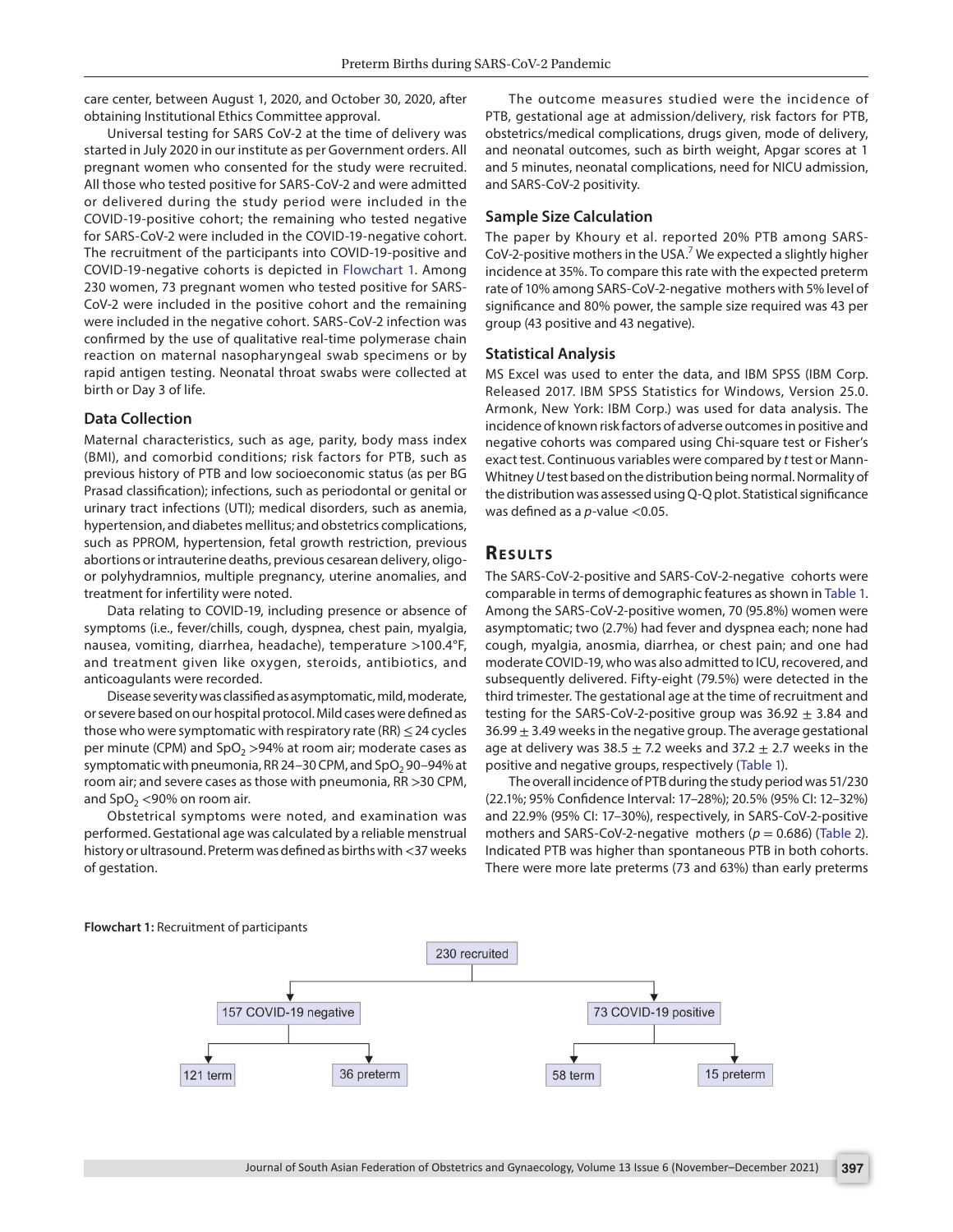in both groups ( $p = 0.514$ ). Neonatal outcomes were similar in both cohorts. Fetal distress was observed in slightly higher proportion of babies in the positive group (8.2 vs  $2.5\%$ ,  $p = 0.077$ ). There were four SARS-CoV-2-positive babies in the positive cohort and none in the negative cohort ([Table 2](#page-2-1)). All babies were breastfed, and none had neonatal sepsis. Neither group had IUD or abortions.

Cesarean delivery was comparable between the two groups (53.4% in positive and 54.1% in negative groups). Emergency sections were done in 37.6% of negative group and 35.6% in the positive group—only three done at maternal request for SARS-CoV-2-positive status; all the others were done for obstetric indications like 3 (7.7%) for severe preeclampsia, 8 (26.5%) for previous cesarean delivery, nonreactive nonstress test (NRNST); 10 (25.6%) for non-progression of labor; and 6 (15.4%) for cephalopelvic disproportion (CPD). Eleven (15.9%) had postpartum hemorrhage (PPH) which was managed with oxytocics in the SARS-CoV-2 positive group. None had puerperal sepsis. Three mothers died in the SARS-CoV-2-negative cohort due to hemolysis, elevated liver enzymes, and low platelets (HELLP), dilated cardiomyopathy, or cerebellopontine angle tumor; only one succumbed in SARS-CoV-2 positive cohort to PPH—she was found to be RAT-negative initially and was later detected to be positive on RT-PCR, after mortality. There was no maternal mortality due to SARS-CoV-2 positivity.

The risk factors for PTB were similar in both the cohorts as shown in [Table 3.](#page-2-2) None had uterine or congenital fetal anomalies, nor were treated for infertility or had a history of bleeding in the first trimester; two had multiple pregnancies in the SARS-CoV-2 negative cohort. However, the prevalence of hypertension was significantly higher in the SARS-CoV-2-negative ( $p = 0.032$ ) compared to the SARS-CoV-2-positive cohort.

The obstetric and medical complications were similar in both groups as shown in [Table 4.](#page-3-0) Though the prevalence of obstetrics complications, such as oligohydramnios, PPROM, gestational diabetes mellitus (GDM), Rh-negative pregnancy, and anemia, was slightly higher in the SARS-CoV-2-positive group, it was not significantly different from the SARS-CoV-2-negative group. 42.5 and 35.7% had induced labor in the SARS-CoV-2-positive and SARS-CoV-2-negative groups, respectively, but not statistically different. Laboratory

<span id="page-2-0"></span>**Table 1:** Demographic details of SARS-CoV-2-positive and SARS-CoV-2 negative group

|                                             | COVID-19-                           | COVID-19-                             |         |
|---------------------------------------------|-------------------------------------|---------------------------------------|---------|
|                                             | positive                            | negative                              |         |
| Mean                                        | $(n = 73)$                          | $(n = 157)$                           | p value |
| Maternal age (years)                        | $27.21 \pm 4.73$                    | $26.15 \pm 4.97$                      | 0.123   |
| Parity-Primi<br>Multi<br>Grand-multi        | 39 (53.4%)<br>26 (35.6%)<br>8 (11%) | 95 (60.5%)<br>47 (29.9%)<br>15 (9.6%) | 0.596   |
| Low socioeconomic<br>status                 | $5(6.8\%)$                          | 20 (12.7%)                            | 0.182   |
| Consanguinity                               | 11 (15.3%)                          | 20 (12.7%)                            | 0.630   |
| Mean gestational age at<br>delivery (weeks) | $38.48 \pm 7.19$                    | $37.18 + 2.74$                        | 0.445   |
| Gestational age at<br>delivery (weeks)      |                                     |                                       |         |
| $28$                                        | 2(2.7%)                             | $5(3.2\%)$                            |         |
| $28 - 33^{+6}$                              | 2(2.7%)                             | $8(5.1\%)$                            |         |
| $34 - 36^{+6}$                              | 11 (15.1%)                          | 23 (14.6%)                            |         |
| $37 - 39^{+6}$                              | 55 (75.3%)                          | 116 (73.9%)                           |         |
| >40                                         | $3(4.1\%)$                          | $5(3.2\%)$                            |         |
|                                             |                                     |                                       |         |

<span id="page-2-1"></span>

|                              | $COVID-19-$     | COVID-19-                                            |       |  |
|------------------------------|-----------------|------------------------------------------------------|-------|--|
| Pregnancy outcomes           |                 | positive ( $n = 73$ ) negative ( $n = 157$ ) p value |       |  |
| Mode of delivery             |                 |                                                      |       |  |
| Vaginal delivery             | 34 (46.6%)      | 72 (45.9%)                                           | 0.919 |  |
| Cesarean delivery            | 39 (53.4%)      | 85 (54.1%)                                           |       |  |
| <b>PPH</b>                   | 11 (15.9%)      | 22 (14%)                                             |       |  |
| Maternal mortality           | 1               | 3                                                    |       |  |
| Neonatal outcomes            |                 |                                                      |       |  |
| Term                         | 58 (79.5%)      | 121 (77.1%)                                          | 0.686 |  |
| Preterm                      | 15 (20.5%)      | 36 (22.9%)                                           | 0.686 |  |
| Spontaneous PTB              | 3(20%)          | $3(8.3\%)$                                           | 0.343 |  |
| <b>Indicated PTB</b>         | 12 (80%)        | 33 (91.7%)                                           |       |  |
| Mean birth weight (kg)       | $2.68 \pm 0.71$ | $2.55 \pm 0.55$                                      | 0.179 |  |
| LBW $(<$ 2.5 kg)             | 20 (27.4%)      | 41 (26.1%)                                           | 0.792 |  |
| Low Apgar score $(<7/10)$    |                 |                                                      |       |  |
| At 1 minute                  | 29 (39.7%)      | 60 (38.2%)                                           | 0.827 |  |
| At 5 minutes                 | $7(9.6\%)$      | 17 (10.8%)                                           | 0.775 |  |
| <b>Fetal distress</b>        | $6(8.2\%)$      | $4(2.5\%)$                                           | 0.077 |  |
| <b>NRNST</b>                 | $1(1.4\%)$      | $3(1.9\%)$                                           | 1     |  |
| Meconium stained             | $1(1.4\%)$      | $4(2.5\%)$                                           |       |  |
| liquor                       |                 |                                                      |       |  |
| NICU admission               | 17 (23.3%)      | 43 (27.4%)                                           | 0.510 |  |
| <b>COVID-positive babies</b> | $4(5.4\%)$      | $0(0\%)$                                             |       |  |

<span id="page-2-2"></span>**Table 3:** Risk factors for preterm birth by SARS-CoV-2-positive status

|                                            | COVID-19-             | COVID-19-<br>negative |         |
|--------------------------------------------|-----------------------|-----------------------|---------|
| Risk factors                               | positive ( $n = 73$ ) | $(n = 157)$           | p value |
| History of PTB                             | $3(4.1\%)$            | $5(3.2\%)$            | 0.711   |
| Low socioeconomic<br>status                | $5(6.8\%)$            | 20 (12.7%)            | 0.182   |
| Oligohydramnios                            | $4(5.5\%)$            | $3(1.9\%)$            | 0.212   |
| PPROM                                      | $6(8.2\%)$            | 11(7%)                | 0.743   |
| HTN                                        | $4(5.5\%)$            | 25 (15.9%)            | 0.032   |
| <b>Infections</b>                          | 49 (67.12%)           | 93 (59.23%)           | 0.997   |
| Anemia                                     | 11(7%)                | $6(8.2\%)$            | 0.743   |
| Obesity<br>(BMI > 25.5 kg/m <sup>2</sup> ) | 24 (32.9%)            | 53 (33.8%)            | 0.895   |
| Low BMI<br>$(<$ 18.5 kg/m <sup>2</sup> )   | $1(1.4\%)$            | 2(1.3%)               | 1       |
| DM                                         | 10 (13.7%)            | 14 (8.9%)             | 0.270   |
| FGR                                        | $3(4.1\%)$            | $7(4.5\%)$            | 1       |
| Previous IUD                               | $4(5.5\%)$            | $2(1.2\%)$            |         |
| Previous history of<br>abortions           | 21 (28.7%)            | 37 (23.56%)           |         |

parameters were similar in both groups ([Table 5](#page-3-1)). A significant increase in lymphocytes was noted in the SARS-CoV-2-positive cohort.

97.3% received anticoagulants; 97.3% received multivitamins; and 43.8% received antibiotics in the SARS-CoV-2-positive group. None received remdesivir or convalescent plasma.

When the subgroup of preterm babies was examined separately in both cohorts, they were comparable in terms of risk factors, medical/obstetrical complications, mode of delivery, and neonatal outcomes as shown in [Table 6](#page-3-2).

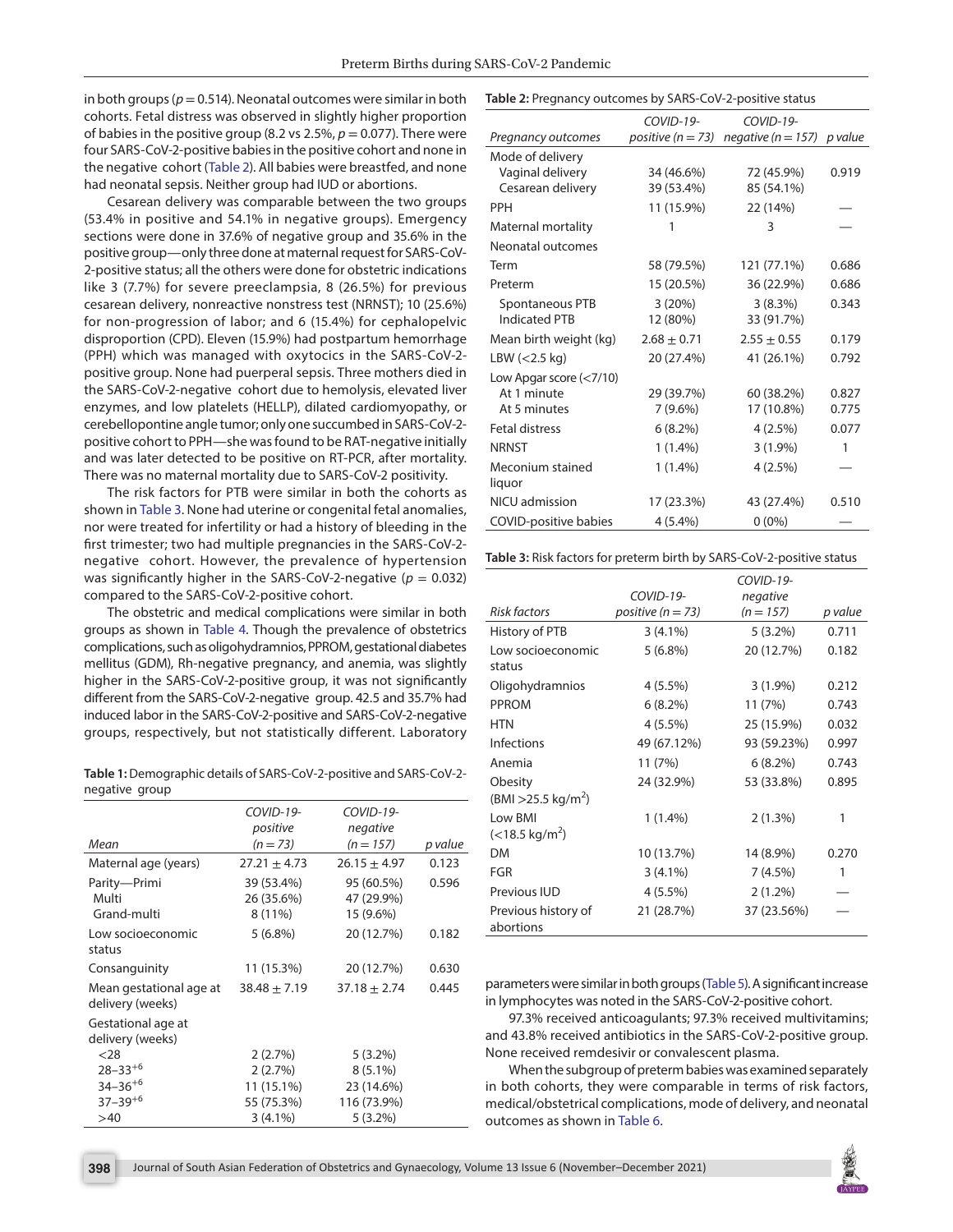<span id="page-3-0"></span>

|        |  | Table 4: Obstetric and medical complications by SARS-CoV-2-positive |
|--------|--|---------------------------------------------------------------------|
| status |  |                                                                     |

<span id="page-3-2"></span>**Table 6:** Comparison of maternal characteristics of preterm babies by maternal SARS-CoV-2-positive status

|                              | COVID-19-             | COVID-19-              |         |  |
|------------------------------|-----------------------|------------------------|---------|--|
| Variables                    | positive ( $n = 73$ ) | negative ( $n = 157$ ) | p value |  |
| Obstetric complications      |                       |                        |         |  |
| No obstetric                 | 33 (45.2%)            | 69 (43.9%)             |         |  |
| complication                 |                       |                        |         |  |
| Previous                     | $5(6.8\%)$            | 13 (8.3%)              | 0.707   |  |
| cesarean delivery            |                       |                        |         |  |
| Hypertension                 | $4(5.5\%)$            | 25 (15.9%)             | 0.032   |  |
| Oligohydramnios              | $4(5.5\%)$            | $3(1.9\%)$             | 0.212   |  |
| <b>PPROM</b>                 | $6(8.2\%)$            | 11(7%)                 | 0.743   |  |
| <b>GDM</b>                   | 10 (13.7%)            | 14 (8.9%)              | 0.27    |  |
| <b>FGR</b>                   | $3(4.1\%)$            | 7(4.5%)                | 1       |  |
| Anemia                       | 11(7%)                | $6(8.2\%)$             | 1       |  |
| Rh-negative                  | $4(5.5\%)$            | $2(1.3\%)$             | 0.082   |  |
| CPD                          | $1(1.4\%)$            | $8(5.1\%)$             | 0.279   |  |
| <b>Fetal distress</b>        | $6(8.2\%)$            | $4(2.5\%)$             | 0.077   |  |
| <b>NR NST</b>                | $1(1.4\%)$            | $3(1.9\%)$             | 1       |  |
| <b>Medical complications</b> |                       |                        |         |  |
| No medical<br>complication   | 45 (61.6%)            | 119 (75.8%)            |         |  |
| Cardiac disease              | 2(2.7%)               | $3(1.9\%)$             | 1       |  |
| Respiratory                  | 2(2.7%)               | 4(2.5%)                | 1       |  |
| disease                      |                       |                        |         |  |
| Hypothyroidism               | 13 (17.8%)            | 17 (10.8%)             | 0.143   |  |
| Seizure disorder             | $1(1.4\%)$            | 0%                     |         |  |
|                              |                       |                        |         |  |

<span id="page-3-1"></span>**Table 5:** Comparison of laboratory parameters by SARS-CoV-2-positive status

|                                          | COVID-19-             | COVID-19-              | $\boldsymbol{p}$ |
|------------------------------------------|-----------------------|------------------------|------------------|
| Parameter                                | positive ( $n = 73$ ) | negative ( $n = 157$ ) | value            |
| Leukopenia<br>(<4500 cells/cumm)         | 24 (32.9%)            | 65 (41.4%)             | 0.202            |
| Lymphocytes<br>(cells/cumm)              | 16.75 (10.38, 23)     | 13 (0.00, 19)          | 0.010            |
| Increased D-dimer<br>$($ >256 µg/dL)     | 17 (23.3%)            | 27 (17.2%)             |                  |
| <b>Increased FBS</b><br>(>95 mg/dL)      | $5(16.1\%)$           | $6(10.9\%)$            | 0.486            |
| <b>Increased PPBS</b><br>$($ >140 mg/dL) | 10 (6.8%)             | 37 (25%)               | 0.943            |
| HbA1C (%)                                | $5.26 \pm 0.71$       | $5.57 \pm 0.97$        | 0.292            |
| Blood Urea (mg/dL)                       | 15.40                 | 13                     | 0.688            |
| Creatinine (mg/dL)                       | 0.59                  | 0.61                   | 0.207            |
| AST (U/L)                                | 18                    | 17                     | 0.413            |
| ALT (U/L)                                | 11                    | 11                     | 0.595            |
| Increased PT                             | $2(7.4\%)$            | $3(5.1\%)$             | 0.766            |
| $($ >14.2 seconds)                       |                       |                        |                  |
| <b>INR</b>                               | 0.93(0.88, 1)         | 0.91(0.89, 1)          | 0.789            |
| Urine culture-<br>growth                 | 35 (47.9%)            | 68 (43.3%)             | 0.511            |
| Cervical swab-<br>growth                 | 14 (19.2%)            | 25 (15.9%)             | 0.540            |

|                                          | COVID-19-       | COVID-19-        |              |
|------------------------------------------|-----------------|------------------|--------------|
|                                          | positive        | negative         |              |
| Parameters                               | $(n = 15)$      | $(n = 36)$       | p value      |
| Mean maternal age (years)                | $27 + 4.42$     | $27.53 \pm 4.13$ | 0.686        |
| Parity                                   |                 |                  |              |
| Primi                                    | 4 (26.7%)       | 25 (69.4%)       | 0.016        |
| Multi                                    | 8 (53.3%)       | 9(25%)           |              |
| Mean gestational age at birth<br>(weeks) | $36 \pm 0.8$    | $34 \pm 0.8$     | 0.211        |
| Gestational age in weeks                 |                 |                  |              |
| Early preterm (28-34 weeks)              | 4 (26.7%)       | 13 (36.1%)       | 0.514        |
| Late preterm                             | 11 (73.3%)      | 23 (63.9%)       |              |
| (34.1-36.6 weeks)                        |                 |                  |              |
| Spontaneous PTB                          | 3(20%)          | 3(8.3%)          | 0.343        |
| <b>Indicated PTB</b>                     | 12 (80%)        | 33 (91.7%)       |              |
| <b>Risk factors</b>                      |                 |                  |              |
| Low socioeconomic status                 | $0(0\%)$        | 3(8.3%)          |              |
| History of preterm births                | 1(6.7%)         | 3(8.3%)          | $\mathbf{1}$ |
| Previous cesarean delivery               | 5 (33.3%)       | 13 (36.1%)       |              |
| Obesity                                  | 6(40%)          | 12 (33.3%)       | 0.650        |
| Infections                               | 10 (66.7%)      | 20 (55.6%)       | 0.543        |
| Urine culture growth                     | 4 (26.7%)       | 6(16.7%)         | 0.454        |
| Cervical swab growth                     |                 |                  |              |
| Mode of delivery                         |                 |                  |              |
| Vaginal                                  | 7 (46.7%)       | 12 (33.3%)       | 0.526        |
| Cesarean                                 | 8 (53.3%)       | 24 (66.7%)       |              |
| PPH                                      | 0               | 3(37.5%)         |              |
| Mean birth weight (kg)                   | $2.15 \pm 0.59$ | $2.08 \pm 0.68$  | 0.721        |
| Low birth weight (kg)                    | 3 (20%)         | 14 (38.9%)       | 0.328        |
| Low Apgar scores                         |                 |                  |              |
| At 1 minute                              | 6(40%)          | 12 (33.3%)       | 0.650        |
| At 5 minutes                             | 3(20%)          | 4 (11.1%)        | 0.406        |
| NICU admission                           | 3(20%)          | 10 (27.8%)       | 0.730        |
|                                          |                 |                  |              |

## **Dis c u s sio n**

Most pregnant women acquire SARS-CoV-2 infection in the third trimester of pregnancy<sup>15,16</sup> as was found in our study too. During the pandemic, there was mass exposure of pregnant population at varied periods of gestation to SARS-CoV-2 infection. Only symptomatic women accessed healthcare facility. Due to lockdowns and economic and social reasons, antenatal checkups were infrequent. A vast majority of asymptomatic women missed out on antenatal care and the only time of testing for SARS-CoV-2 was at the time of delivery, as was mandated by the Government.

We have a higher rate of asymptomatic infection (95%) compared to other authors who have reported asymptomatic or mild infection rates of 80–87%.<sup>10,17</sup> The liberal use of spices, vegetables, and fruits in Indian diet could boost the immunity and modulate immune responses, causing mild or asymptomatic infection.<sup>[18](#page-5-13)</sup> It could also be due to the prevalence of a less virulent SARS-CoV-2 strain, though further studies are needed to verify this.

Pregnant women are especially susceptible to respiratory pathogens and severe pneumonia, because of the physiological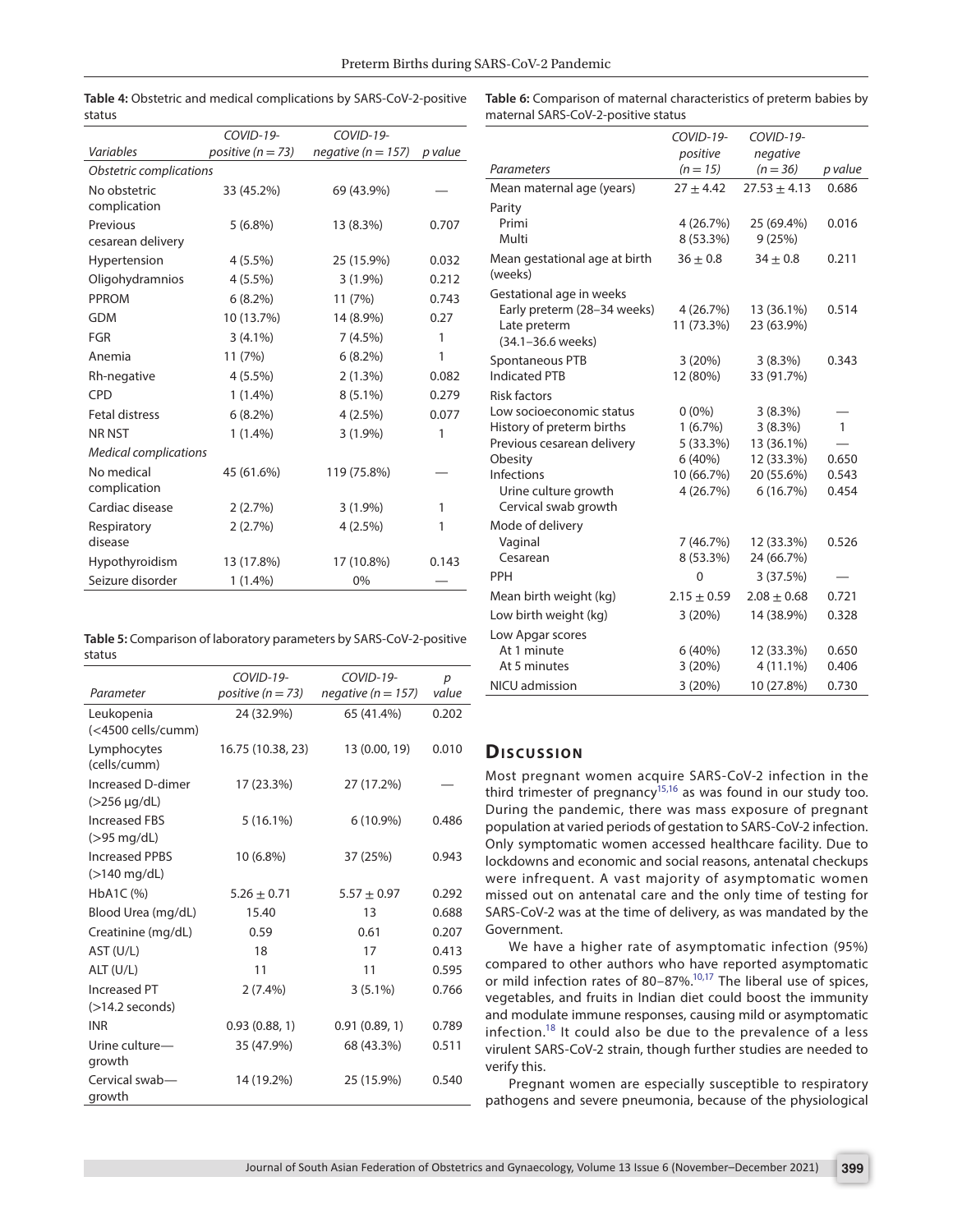changes in the immune and cardiopulmonary systems, rendering them more prone to severe infection and hence severe maternal and neonatal morbidity and mortality.<sup>14[,19](#page-5-21)</sup>

Though increasing maternal age, high BMI and pre-existing comorbidities have been implicated as risk factors for severe COVID-19 infection in pregnancy,  $10,11,20$  $10,11,20$  $10,11,20$  $10,11,20$  it was not so in our study.

As pregnancy is an immunosuppressed state, an exaggerated COVID-19 response due to pro-inflammatory cytokines alters the fragile balance between a controlled immune response and host damaging reaction. $^{21}$  The release of inflammatory markers, such as ferritin, and cytokines, such as IL 6, is responsible for severe COVID-19 infections.[21](#page-5-23) However, IL 6 has also been implicated in the etiopathogenesis of preterm labor. Also, the leukopenia caused by the SARS-CoV-2 virus predisposes the mother to other infections leading to preterm labor and PPROM.<sup>[22](#page-5-24)</sup>

Some authors have reported a high prevalence rate of PTB ranging from 12 to 47%. $10-13$  The incidence of PTB in our study was 20.5% among SARS-CoV-2-positive and 22.5% among SARS-CoV-2 negative pregnant women, demonstrating that there was no significant increase in preterm births. Though this is higher than our national average of 12.9% (3.5 million out of 27 million babies born per year), $23$  this could be attributed to the expertise and facilities available at a tertiary care center, in addition to the referrals.

A decrease in PTB compared to the previous years has been reported due to the COVID-19 mitigation measures and rest taken by the pregnant working women during the lockdown.<sup>[24](#page-5-26),[25](#page-5-27)</sup> An Irish study reported an unprecedented 73% reduction in PTB involving extremely low birth weight (ELBW) and very low birth weight (VLBW) infants. $^{26}$  We noted that there was no increase in PTB among SARS-CoV-2-positive pregnancies despite the risk factors for PTB being similarly distributed in both cohorts.

Symptomatic COVID-19 is associated with an increased risk of PTB compared with asymptomatic COVID-19, with the prevalence increasing with severity of infection.<sup>27</sup> Our study concurs with Adhikari et al. who have found that there is no difference in PTB between women with SARS-CoV-2 compared to those without.<sup>[28](#page-5-30)</sup>

Yan et al. have reported a PTB rate of 2% before 34 weeks and 21.2% before 37 weeks among 116 pregnant women with COVID-19[.19](#page-5-21) The likelihood of preterm delivery during hospitalization is significantly lower in the early preterm period compared to the late preterm period<sup>10</sup> as majority of them are discharged home undelivered. We too found that the number of late PTB was greater than early PTB, though this was not statistically significant as complications due to COVID-19 infection or obstetric complications are more common in late pregnancy.

Our study concurs with Villar et al. and other authors who found medically indicated PTB (83%) were more frequent than spontaneous PTB[.14](#page-5-8),[27,](#page-5-29)[29](#page-5-19) Eighty percent in SARS-CoV-2-positive and 92% in SARS-CoV-2-negative groups were indicated PTB in our study.

SARS-CoV-2 infection in pregnancy is associated with increased prevalence of preeclampsia, stillbirth, PTB, PPROM, gestational diabetes, and low birth weight.[9,](#page-5-4)[22](#page-5-24)[,27](#page-5-29) However, other authors have reported that there is no significant effect of SARS-CoV-2 infection on maternal and fetal outcomes in pregnancy.<sup>[6,](#page-5-7)[8](#page-5-20)[,30,](#page-5-31)[31](#page-5-14)</sup>

We found that majority had no obstetrical or medical complications, as most of them had asymptomatic COVID-19. Among the complications, preeclampsia was significant that too in the SARS-CoV-2-negative cohort. This could be explained by

ours being a tertiary care center which was functional throughout the pandemic.

Medical and obstetrics complications determine the mode of delivery. Vaginal deliveries are preferred and recommended wherever possible.<sup>[31](#page-5-14)</sup>

Earlier cesarean delivery was advocated in maternal interest to improve maternal respiratory function in severe SARS-CoV-2 infection. Elective cesarean section was done at maternal request due to fears of vertical transmission during vaginal delivery in asymptomatic women.<sup>14</sup> Though several authors have reported a high cesarean rate among COVID-positive pregnant women,<sup>10[,16](#page-5-11),[32](#page-5-15),[33](#page-5-16)</sup> COVID-19 cannot be considered as an indication for cesarean section.<sup>[34](#page-5-17)</sup> With the emergence of safe protocols, universal testing among pregnant women, and availability of personal protection equipment (PPE), cesarean sections are recommended only for obstetrical indications. We too found that the mode of delivery was dictated by obstetrical indications. There was no difference in the rates of vaginal and cesarean deliveries among SARS-CoV-2-positive and SARS-CoV-2-negative cohorts.

Early coagulopathy reflected by increased PT/INR is common in these women placing them at increased risk of PPH and blood transfusions.<sup>[2](#page-5-2)</sup> We noted that there was no difference in PT/INR or prevalence of PPH between the two cohorts.

There were three maternal deaths during the study period in the SARS-CoV-2-negative group and one in the SARS-CoV-2-positive group—none due to severe SARS-CoV-2 infection *per se*, differing from other authors who have reported that pregnant women are at increased risk for ICU admissions, maternal morbidity, and mortality[.11,](#page-5-18)[29,](#page-5-19)[34](#page-5-17)[,35](#page-6-0)

Neonatal outcomes were not significantly different between the two cohorts in our study. We did not have a higher prevalence of adverse perinatal outcomes, such as LBW, low Apgar scores, or NICU admissions, in SARS-CoV-2-positive cohort, as reported by other authors.<sup>[36](#page-6-1)</sup>

There is little evidence of vertical transmission to newborn via placenta or during vaginal or cesarean delivery or transmission of SARS-CoV-2 through breast milk.<sup>[6,](#page-5-7)[8,](#page-5-20)[10](#page-5-5),[37](#page-6-2),38</sup> Breast feeding is advocated as virus has not been isolated in breast milk, cord blood, or placenta. [8,](#page-5-20)[36](#page-6-1)-38 However, long-term follow-up of these babies is recommended.<sup>[6](#page-5-7)–[8](#page-5-20)</sup> Only four (5.4%) babies tested positive for SARS-CoV-2 RT-PCR in our study.

No significant difference between the laboratory parameters was noted in the two cohorts. Thrombosis and raised D-dimers are common with COVID infection—hence the need for anticoagulants. Thromboprophylaxis in the immediate postpartum period is essential to prevent thromboembolic events.<sup>10</sup>

The preterm cohorts among the SARS-CoV-2-positive and SARS-CoV-2-negative groups were comparable in terms of risk factors for PTB, complications, mode of delivery, and neonatal outcomes.

The strength of the study is the prospective nature of study, conducted during the peak of the pandemic, in a tertiary care center, with SARS-CoV-2-negative cohort for comparison and the good pregnancy outcomes in SARS-CoV-2-positive cohort.

The limitations of our study are the small numbers in the preterm cohort among COVID-positive and COVID-negative pregnant women and bias due to care in a tertiary referral center. Also there is lack of information on the time point of infection during pregnancy. More research is essential to verify the consistency of our findings in the second wave of the pandemic.

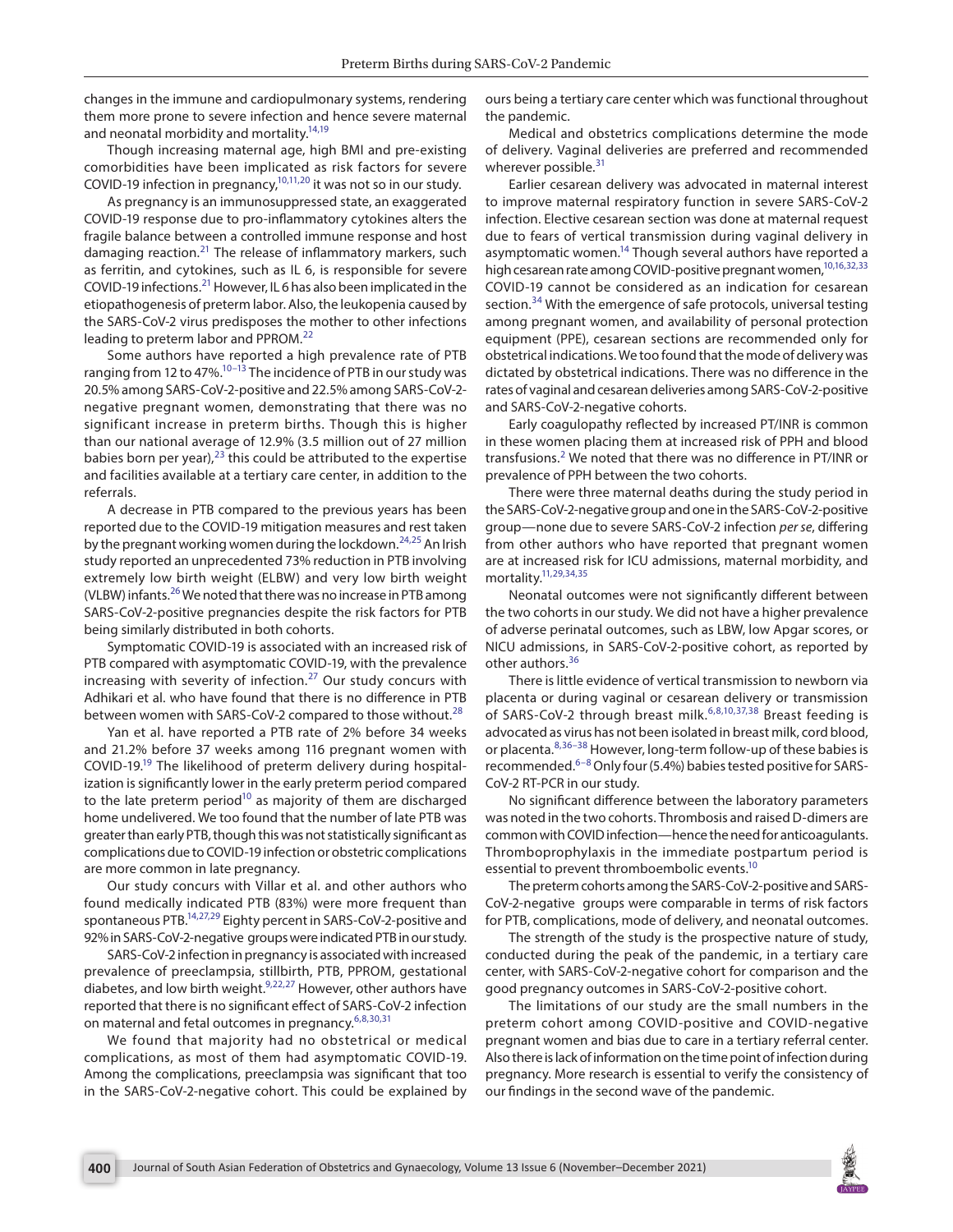# **CONCLUSION**

There is no increase in incidence of preterm births in SARS-CoV-2 positive cohort compared to SARS-CoV-2-negative cohort. Risk factors for preterm births and maternal and neonatal outcomes are not different between the two cohorts. Majority of them have asymptomatic infection, and good pregnancy outcomes can be anticipated.

# **REFERENCES**

- <span id="page-5-0"></span>1. Ellington S, Strid P, Tong VT, et al. Characteristics of women of reproductive age with laboratory-confirmed SARS-CoV-2 infection by pregnancy status—United States, January 22–June 7, 2020. Morbid Mortal Wkly Rep 2020;69(25):769. DOI: 10.15585/ mmwr.mm6925a1.
- <span id="page-5-2"></span>2. Sentilhes L, De Marcillac F, Jouffrieau C, et al. Coronavirus disease 2019 in pregnancy was associated with maternal morbidity and preterm birth. Am J Obstet Gynecol 2020;223(6):914.e1–914.e15. DOI: 10.1016/ j.ajog.2020.06.022.
- <span id="page-5-1"></span>3. Rasmussen SA, Smulian JC, Lednicky JA, et al. Coronavirus disease 2019 (COVID-19) and pregnancy: what obstetricians need to know. Am J Obstet Gynecol 2020;222(5):415–426. DOI: 10.1016/ j.ajog.2020.02.017.
- <span id="page-5-3"></span>4. Gulersen M, Blitz MJ, Rochelson B, et al. Clinical implications of SARS-CoV-2 infection in the viable preterm period. Am J Perinatol 2020;37(11):1077–1083. DOI: 10.1055/s-0040-1713851.
- 5. Antoun L, El Taweel N, Ahmed I, et al. Maternal COVID-19 infection, clinical characteristics, pregnancy, and neonatal outcome: a prospective cohort study. Eur J Obstet Gynecol Reprod Biol 2020;252:559–562. DOI: 10.1016/j.ejogrb.2020.07.008.
- <span id="page-5-7"></span>6. Li N, Han L, Peng M, et al. Maternal and neonatal outcomes of pregnant women with coronavirus disease 2019 (COVID-19) pneumonia: a casecontrol study. Clin Infect Dis 2020;71(16):2035–2041. DOI: 10.1093/cid/ ciaa352.
- <span id="page-5-9"></span>7. Khoury R, Bernstein PS, Debolt C, et al. Characteristics and outcomes of 241 births to women with severe acute respiratory syndrome coronavirus 2 (SARS-CoV-2) infection at five New York City medical centers. Obstet Gynecol 2020;136(2):273–282. DOI: 10.1097/ AOG.0000000000004025.
- <span id="page-5-20"></span>8. Panahi L, Amiri M, Pouy S. Risks of novel coronavirus disease (COVID-19) in pregnancy; a narrative review. Arch Acad Emerg Med 2020;8(1):e34. PMID: 32232217.
- <span id="page-5-4"></span>9. Akhtar H, Patel C, Abuelgasim E, et al. COVID-19 (SARS-CoV-2) infection in pregnancy: a systematic review. Gynecol Obstet Investig 2020;85(4):295–306. DOI: 10.1159/000509290.
- <span id="page-5-5"></span>10. Ryan GA, Purandare NC, McAuliffe FM, et al. Clinical update on COVID-19 in pregnancy: a review article. J Obstet Gynaecol Res 2020;46(8):1235–1245. DOI: 10.1111/jog.14321.
- <span id="page-5-18"></span>11. Allotey J, Stallings E, Bonet M, et al. Clinical manifestations, risk factors, and maternal and perinatal outcomes of coronavirus disease 2019 in pregnancy: living systematic review and meta-analysis. BMJ 2020;370:m3320. DOI: 10.1136/bmj.m3320.
- 12. Delahoy MJ, Whitaker M, O'Halloran A, et al. Characteristics and maternal and birth outcomes of hospitalized pregnant women with laboratory-confirmed COVID-19—COVID-NET, 13 states, March 1–August 22, 2020. Morbid Mortal Wkly Rep 2020;69(38):1347. DOI: 10.15585/mmwr.mm6938e1.
- <span id="page-5-6"></span>13. Mullins E, Evans D, Viner RM, et al. Corona-virus in pregnancy and delivery: rapid review. Ultrasound Obstet Gynecol 2020;55(5): 586–592. PMID: 32180292. DOI: 10.1002/uog.22014.
- <span id="page-5-8"></span>14. Knight M, Bunch K, Vousden N, et al. Characteristics and outcomes of pregnant women admitted to hospital with confirmed SARS-CoV-2 infection in the UK: a national population-based cohort study. BMJ 2020;369:m2107. DOI: 10.1136/bmj.m2107.
- <span id="page-5-10"></span>15. Liu H, Liu F, Li J, et al. Clinical and CT imaging features of the COVID-19 pneumonia: focus on pregnant women and children. J Infect 2020;80(5):e7–e13. DOI: 10.1016/j.jinf.2020.03.007.
- <span id="page-5-11"></span>16. Fan C, Lei D, Fang C, et al. Perinatal transmission of COVID-19 associated SARS-CoV-2: should we worry? Clin Infect Dis 2021;72(5):862–864. DOI: 10.1093/cid/ciaa226.
- <span id="page-5-12"></span>17. Sutton D, Fuchs K, D'alton M, et al. Universal screening for SARS-CoV-2 in women admitted for delivery. New Engl J Med 2020;382(22):2163–2164. DOI: 10.1056/NEJMc2009316.
- <span id="page-5-13"></span>18. Banerjee S, Srivastava S, Giri AK. Possible nutritional approach to cope with COVID-19 in Indian perspective. Adv Res J Med Clin Sci 2020;6(06):207–219. Published: 20th June 2020.
- <span id="page-5-21"></span>19. Yan J, Guo J, Fan C, et al. Coronavirus disease 2019 in pregnant women: a report based on 116 cases. Am J Obstet Gynecol 2020;223(1): 111.e1–111.e14. DOI: 10.1016/j.ajog.2020.04.014.
- <span id="page-5-22"></span>20. Gao YJ, Ye L, Zhang JS, et al. Clinical features and outcomes of pregnant women with COVID-19: a systematic review and meta-analysis. BMC Infect Dis 2020;20(1):1-1. DOI: 10.1186/s12879-020-05274-2.
- <span id="page-5-23"></span>21. Picchianti Diamanti A, Rosado MM, Pioli C, et al. Cytokine release syndrome in COVID-19 patients, a new scenario for an old concern: the fragile balance between infections and autoimmunity. Int J Mol Sci 2020;21(9):3330. DOI: 10.3390/ijms21093330.
- <span id="page-5-24"></span>22. Perez OM, Rodriguez PP, Hernandez MM, et al. The association between COVID-19 and preterm delivery: a cohort study with a multivariate analysis. medRxiv 2020. DOI: 10.1101/2020.09.05.20188458.
- <span id="page-5-25"></span>23. Blencowe H, Cousens S, Oestergaard MZ, et al. National, regional, and worldwide estimates of preterm birth rates in the year 2010 with time trends since 1990 for selected countries: a systematic analysis and implications. Lancet 2012;379(9832):2162–2172. DOI: 10.1016/ S0140-6736(12)60820-4.
- <span id="page-5-26"></span>24. Kasuga Y, Tanaka M, Ochiai D. Preterm delivery and hypertensive disorder of pregnancy were reduced during the COVID‐19 pandemic: a single hospital-based study. J Obstet Gynaecol Res 2020. DOI: 10.1111/jog.14518.
- <span id="page-5-27"></span>25. Been JV, Ochoa LB, Bertens LC, et al. Impact of COVID-19 mitigation measures on the incidence of preterm birth: a national quasiexperimental study. Lancet Public Health 2020;5(11):e604–e611. DOI: 10.1016/S2468-2667(20)30223-1.
- <span id="page-5-28"></span>26. Philip RK, Purtill H, Reidy E, et al. Reduction in preterm births during the COVID-19 lockdown in Ireland: a natural experiment allowing analysis of data from the prior two decades. MedRxiv 2020. DOI: 10.1101/2020.06.03.20121442.
- <span id="page-5-29"></span>27. Wei SQ, Bilodeau-Bertrand M, Liu S, et al. The impact of COVID-19 on pregnancy outcomes: a systematic review and meta-analysis. CMAJ 2021;193(16):E540–E548. DOI: 10.1503/cmaj.202604.
- <span id="page-5-30"></span>28. Adhikari EH, Moreno W, Zofkie AC, et al. Pregnancy outcomes among women with and without severe acute respiratory syndrome coronavirus 2 infection. JAMA Netw Open 2020;3(11):e2029256. DOI: 10.1001/jamanetworkopen.2020.29256.
- <span id="page-5-19"></span>29. Villar J, Ariff S, Gunier RB, et al. Maternal and neonatal morbidity and mortality among pregnant women with and without COVID-19 infection: the INTERCOVID multinational cohort study. JAMA Pediatr 2021;175(8):817–826. DOI: 10.1001/jamapediatrics.2021.1050.
- <span id="page-5-31"></span>30. Nayak AH, Kapote DS, Fonseca M, et al. Impact of the coronavirus infection in pregnancy: a preliminary study of 141 patients. J Obstet Gynecol India 2020;70(4):256–261. DOI: 10.1007/s13224-020-01335-3.
- <span id="page-5-14"></span>31. Di Toro F, Gjoka M, Di Lorenzo G, et al. Impact of COVID-19 on maternal and neonatal outcomes: a systematic review and meta-analysis. Clin Microbiol Infect 2021;27(1):36–46. DOI: 10.1016/j.cmi.2020.10.007.
- <span id="page-5-15"></span>32. Yu N, Li W, Kang Q, et al. Clinical features and obstetric and neonatal outcomes of pregnant patients with COVID-19 in Wuhan, China: a retrospective, single-centre, descriptive study. Lancet Infect Dis 2020;20(5):559–564. DOI: 10.1016/S1473-3099(20)30176-6.
- <span id="page-5-16"></span>33. Zhang I, Jiang Y, Wei M, et al. Analysis of pregnancy outcomes of pregnant women during the epidemic of new coronavirus pneumonia in Hubei. Zhonghua Fu Chan Ke Za Zhi 2020;55(3): 166–171. DOI: 10.3760/cma.j.cn112141-20200218-00111.
- <span id="page-5-17"></span>34. Karimi L, Makvandi S, Vahedian-Azimi A, et al. Effect of COVID-19 on mortality of pregnant and postpartum women: a systematic review and meta-analysis. J Pregnancy 2021;2021:8870129. DOI: 10.1155/2021/8870129.